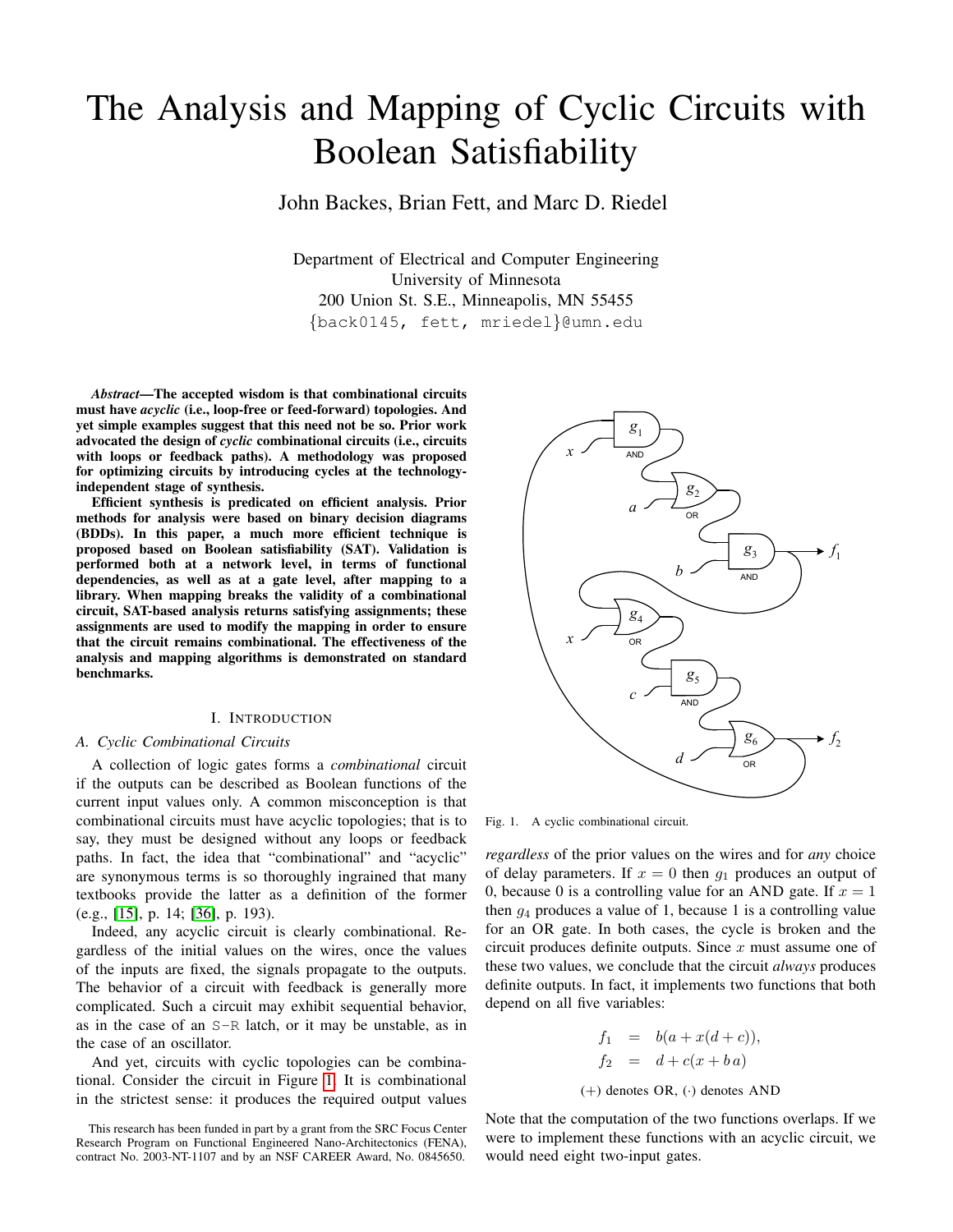The concept of cycles in combinational circuitry is conceptually similar to that of *false paths*. Khrapchenko was the first to recognize that *depth* and *delay* in a circuit are not equivalent concepts: the critical paths of a circuit may all be false, i.e., they might be blocked by off-path controlling values; as a consequence, the delay of the circuit might be less than its topological depth [\[17\]](#page-9-2). For a cyclic circuit, we can say that it is combinational if all of its cycles are false; the sensitized paths in the circuit never bite their own tail to form true cycles. Although counterintuitive, cycles can be used to optimize circuits for delay as well as for area. The extra flexibility of allowing cycles when structuring functional dependencies makes it possible to move logic off of true critical paths and so optimize the delay [\[28\]](#page-9-3).

### *B. Prior and Related Work*

In an earlier era, theoreticians commented on the possibility of having cycles in combinational logic and conjectured that this might be a useful property [\[13\]](#page-9-4), [\[16\]](#page-9-5), [\[33\]](#page-9-6). Both Mc-Caw and Rivest presented examples of cyclic circuits with provably fewer gates than is possible with equivalent acyclic circuits [\[21\]](#page-9-7), [\[30\]](#page-9-8). We have extended and generalized these theoretical results. Most notably, we have constructed a family of circuits with cyclic topologies having half as many gates as is possible with acyclic topologies [\[28\]](#page-9-3).

In a later era, Malik discussed analysis techniques for cyclic circuits [\[20\]](#page-9-9). He formulated a symbolic analysis algorithm based on ternary-valued simulation. His approach was topological, beginning with a transformation from a cyclic specification to an equivalent acyclic one. Later Shiple refined and formalized Malik's results and extended the concepts to combinational logic embedded in sequential circuits [\[32\]](#page-9-10).

More recently, Neiroukh and Edwards discussed analysis strategies targeting cyclic circuits that are produced inadvertently during design [\[9\]](#page-9-11), [\[26\]](#page-9-12). Following a strategy similar to Malik's, they proposed techniques for transforming valid cyclic circuits into functionally equivalent acyclic circuits [\[26\]](#page-9-12). Their algorithm enumerates partial Boolean assignments that break the feedback paths in cyclic circuits. The enumeration continues until enough assignments are found to cover the entire input space. Based on these partial assignments, acyclic fragments are assembled into a new acyclic circuit. As a starting point, they presume that the given circuit is combinational and correctly mapped. The enumeration is explicit and so the algorithm is potentially very slow, as it searches through an exponentially large space of partial assignments.

We were the first to suggest a method for synthesizing cyclic circuits [\[29\]](#page-9-13). We implemented the method in a package called CYCLIFY, built within the Berkeley SIS environment [\[31\]](#page-9-14). The tool was successful: it reduced the area of benchmark circuits by as much as 30% and the delay by as much as 25%. However, being based on SIS, the analysis routines in CYCLIFY used sum-of-products (SOP) and binary decision diagram (BDD) representations for Boolean functions. These representations, from a bygone era in logic synthesis, limited the size of the circuits that could be analyzed and optimized effectively.

#### *C. Contributions*

This paper aims to bring the analysis of cyclic circuits into the modern era by exploiting the efficiency of SAT solving. So-called SAT-based techniques, based on heuristic solutions to the Boolean satisfiability problem, have proved very successful for tasks such as logic verification and model checking [\[1\]](#page-9-15), [\[18\]](#page-9-16). We perform SAT-based validation of cyclic designs both at a network level, in terms of functional dependencies, as well as at a gate level, after mapping to a library. When mapping breaks the validity of a combinational circuit, SAT-based analysis returns satisfying assignments; these assignments are used to modify the mapping in order to ensure that the circuit remains combinational. We demonstrate the effectiveness of the analysis and mapping algorithms on standard benchmarks. The analysis techniques that we present here are part of a broader effort that we are pursuing in developing a SAT-based methodology for synthesis, through *Craig Interpolation* [\[2\]](#page-9-17), [\[3\]](#page-9-18), [\[22\]](#page-9-19).

#### *D. Organization*

This paper is organized as follows. Section [II](#page-1-0) provides definitions and describes our circuit model. Section [III](#page-2-0) presents our SAT-based algorithm for analysis; Section [IV](#page-4-0) gives a proof of correctness of this algorithm. Section [V](#page-4-1) presents an algorithm for modifying the mapping of cyclic circuits to ensure that they remain valid; Section [VI](#page-8-0) gives a proof of correctness of this algorithm. Section [VII](#page-8-1) presents results on standard benchmark circuits. Finally, Section [VIII](#page-9-20) discusses future directions.

#### II. CIRCUIT MODEL

<span id="page-1-0"></span>A Boolean literal is a Boolean variable that is either negated or not negated. An overbar  $(\bar{x})$  is used to indicate negation. A plus symbol (+) is used to indicate an OR operation (conjunction) and multiplication is used to indicate an AND operation (disjunction). A product is a disjunction of literals and a sum is a conjunction of literals. A Boolean formula in sum-ofproducts (SOP) form is a conjunction of products. A Boolean formula in product-of-sums (POS) form is a disjunction of sums. The support set of a Boolean formula is the set of variables present in that formula.

A partial assignment of a function's support variables is a valuation of that function over a subset of its support variables. In a partial assignment, unassigned variables are assumed to have value ⊥, defined below. A product is said to cover a partial assignment if that product evaluates to 1 for that partial assignment. Similarly, a sum is said to cover a partial assignment if it evaluates to 0 for that partial assignment. A prime implicant is a product of minimal size (in terms of number of the literals) that covers a set of partial assignments. A prime implicate is a sum of minimal size (in terms number of the literals) that covers a set of partial assignments.

We work with the digital abstraction of zeros and ones. Nevertheless, our model recognizes that the underlying signals are, in fact, analog: each signal is a continuous real-valued function of time, corresponding to a voltage level. For analysis, we adopt a *ternary* framework, extending the set of binary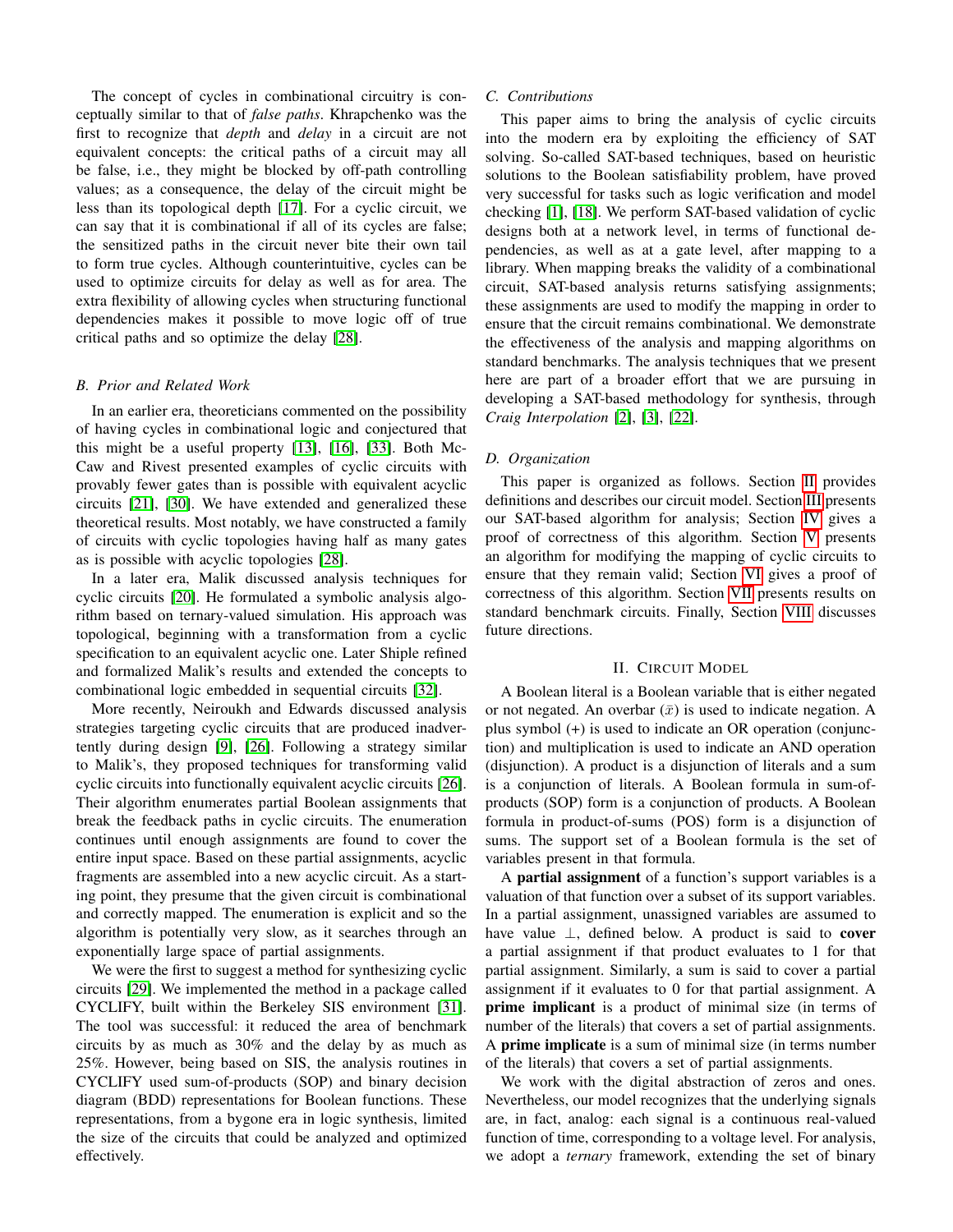values  $\mathbb{B} = \{0, 1\}$  to the set of ternary values  $\mathbb{T} = \{0, 1, \perp\}.$ Here  $\perp$  represents either an undefined value, e.g., a voltage value between logical 0 and logical 1, or else an uncertain value, i.e., a signal that might be  $0$  or  $1 -$  but we do not know which. We say that a variable's value is **definite** if it is 0 or 1 and that it is **indefinite** if it  $\perp$ .

The idea of three-valued logic for circuit analysis is well established. It was originally proposed for the analysis of *hazards* in combinational logic [\[37\]](#page-9-21). Bryant popularized its use for verification [\[7\]](#page-9-22), and it has been widely adopted for the analysis of asynchronous circuits [\[8\]](#page-9-23). For a theoretical treatment, see [\[23\]](#page-9-24). Malik and Shiple discuss the analysis of cyclic circuits in this framework [\[20\]](#page-9-9), [\[32\]](#page-9-10).

Central to the analysis is the concept of controlling values. In [\[28\]](#page-9-3), a formalism is presented for computing the controlling values of arbitrary logic functions, in a symbolic context. For simplicity, in this paper we assume that the network has been decomposed into primitive gates, namely AND/OR/NAND/NOR gates and inverters. Note that 0 is the controlling value for an AND gate. Similarly, 1 is the controlling value for an OR gate.

Our analysis characterizes the functional and temporal behavior of circuits according to the so-called "floating-mode" assumption [\[8\]](#page-9-23), [\[11\]](#page-9-25): at the outset, all wires in a circuit are assumed to have undefined values, and so are assigned the value ⊥. This assumption ensures that the analysis does not infer stability in cases where ambiguous or unstable signals might persist.

Conceptually, the analysis that we perform for cyclic circuits is just an algorithmic implementation of the idea illustrated in the opening section of the paper. All the wires initially have value  $\perp$ . We apply definite values to the inputs, and track the propagation of well-defined signal values. Once a definite value is assigned to an internal wire, this value persists (so long as the input values are held constant). For any input assignment, a circuit reaches a so-called fixed point in the ternary framework: a state where no further updates of controlling values are possible. This fixed point is unique [\[8\]](#page-9-23).

We define the validity of a cyclic circuit as follows:

- If, for some assignment to the primary inputs, there are  $\perp$  values in the fixed point that the circuit settles at, then the circuit is "not combinational."
- Conversely, if for every assignment to the primary inputs there are no  $\perp$  values in the fixed point that the circuit settles at, then the circuit is "combinational."

We sometimes abuse this terminology: we say that *specific* input assignments are "combinational" or not, meaning the circuit computes definite Boolean values for these input assignments or not. Of course, if there are "don't-care" conditions, then validity only applies to assignments in the "care" set. We could adopt a less stringent definition, only insisting that no  $\perp$  values persist at the primary outputs; this would not alter our algorithm materially, so here we use the more stringent definition that no ⊥ values can persist on *any* of wires in the circuit, whether these be internal or at the primary outputs. This more stringent definition produces circuits that eventually have *stable* values everywhere. In the less stringent case, the output value of some gates may oscillate between 0 and 1, even though the primary outputs remain stable. This could conceivably have undesired side affects such dynamic power dissipation.

## III. ANALYSIS ALGORITHM

## <span id="page-2-0"></span>*A. Overview*

In previous work, we showed that combinational circuits can be optimized significantly if cycles are introduced [\[28\]](#page-9-3), [\[29\]](#page-9-13). A pivotal step in the synthesis methodology is determining whether cyclic circuits that are found are indeed valid, that is to say, they are combinational and implement the requisite Boolean functions.

This analysis problem is conceptually straight-forward: correctness is ascertained by following all controlling values as they propagate through the circuit from the primary inputs – zeros controlling the outputs of AND gates, ones controlling the outputs of OR gates, these values controlling other gates, and so on. Of course, stepping through all possible input assignments is not a tractable proposition for real-world circuits: given *n* primary inputs, there would be  $2^n$  input assignments to consider.

This is a specific problem but one that shares many properties with a broad class of problems in logic verification: it has an affirmative answer if a property holds for *all* possible input assignments; it has a negative answer if the property does not hold for *some* input assignment. The property – in this case, whether the circuit produces combinational behavior or not is one directly ascribed to logical operations on the circuit – in this case, how controlling values propagate.

So-called SAT-based techniques, based on heuristic solutions to the Boolean satisfiability problem, have been deployed very successfully for problems in this vein [\[1\]](#page-9-15), [\[18\]](#page-9-16). Consider the classic problem in circuit verification: determining whether two circuits  $A$  and  $B$  are equivalent in the sense that they implement the same Boolean function. To solve this problem, one creates a new circuit  $C$  with the outputs of  $A$  and  $B$ tied together by an exclusive-OR gate. Then one asks the SAT question: is there some assignment of input values that *satisfies* the Boolean function implemented by  $C$  (i.e., for which the output of  $C$  evaluates to one)? If not, then the two circuits are equivalent. The starting point for SAT-based verification, then, is a circuit that returns identically zero (*UNSAT*) for an affirmative answer to the problem; and not identically zero (*SAT*) for a negative answer. The analysis proceeds by packaging the Boolean function implemented by the circuit as a formula in Conjunctive Normal Form (CNF). This is passed to heuristic algorithms known as SAT-Solvers [\[10\]](#page-9-26), [\[25\]](#page-9-27). In theory, such algorithms can take time that is exponential in the number of variables to complete. In practice, they have shown themselves to be remarkably efficient for problems in circuit verification, handling problem instances containing thousands of variables with ease.

The main contribution of this paper is a SAT-based methodology for verifying whether cyclic circuits are combinational. The question of whether the circuit is combinational is packaged as a CNF formula through a ternary-valued decompo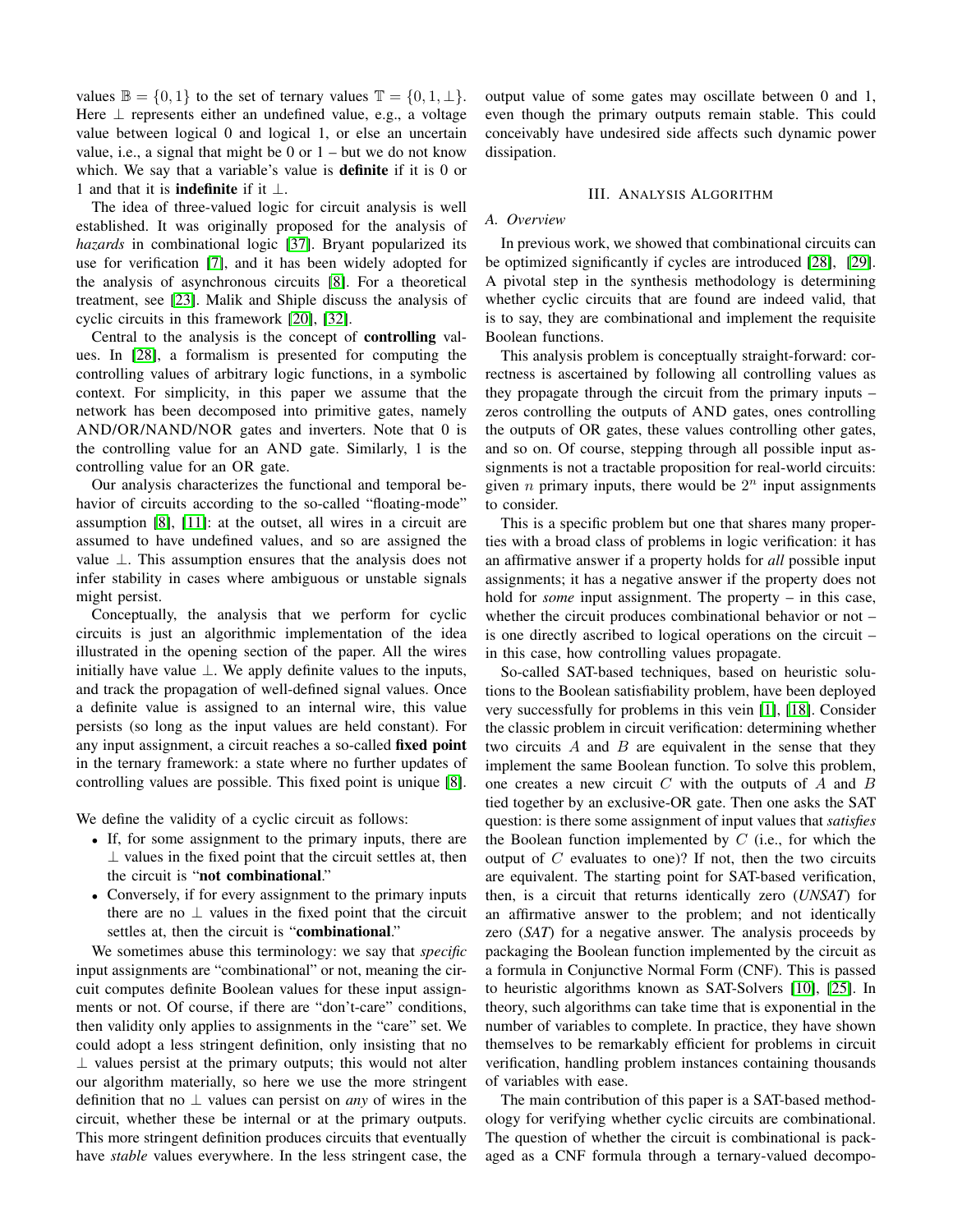sition of the circuit. The algorithm is described in detail in Section [III.](#page-2-0) In rough outline, the steps are:

- We find a *feedback arc set*, that is to say, wires that we can cut to make the circuit acyclic.
- We introduce new *dummy variables* at these cut locations.
- We encode the entire computation of the circuit in terms of ternary-valued logic: zeros, ones and "undefined" values. These ternary values are encoded with "dual-rail" binary values: zero is encoded as  $[0, 0]$ , one as  $[1, 1]$ , and "undefined" as either  $[1, 0]$  or  $[0, 1]$ .
- We set up an acyclic circuit that answers the question: given undefined values for the dummy variables (in the ternary encoding) is there any input assignment that produces undefined values (again in the ternary encoding) at the output? This circuit forms the SAT question.

In the case where the circuit in question is indeed combinational, the SAT solver returns an answer of *UNSAT*. If some assignment of the circuit's primary inputs result in non-combinational behavior, the solver returns an answer of *SAT* and it also provides a satisfying assignment. As we discuss in the next section, we can make use of this satisfying assignment. The flow of the analysis algorithm is illustrated in Figure [2.](#page-3-0)



<span id="page-3-0"></span>Fig. 2. An illustration of how SAT-based analysis works. If the circuit is combinational, the SAT solver returns an answer of *UNSAT*. If the circuit is not combinational, it returns an answer of *SAT* and it provides a satisfying assignment.

The complexity of the analysis is dependent on the runtime of the SAT solver. Setting up the circuit for the SAT instance is comparatively trivial: it entails but a single pass through the circuit to compute a feedback arc set. The circuit for the SAT question is larger than the original circuit: for every gate in the original circuit, approximately six gates are needed to formulate the ternary-valued encoding. Given the efficiency of SAT solvers, this is a winning strategy in spite of the increase in the circuit's size. In [VII,](#page-8-1) we compare runtimes on benchmark circuits for this method compared to binary decision diagram (BDD)-based methods.

## *B. Algorithm*

Given a cyclic circuit, the objective of the analysis is to produce an acyclic circuit that computes an output value that is identically zero if and only if the cyclic circuit is valid. This acyclic circuit will then be fed into a SAT solver; we will refer to it as the "SAT circuit."

1) The first step is to find wires that, if cut from the circuit, would break all the cycles. Such a set can be found through a simple depth-first search [\[35\]](#page-9-28).

| Bit 0 | Bit 1 | Value |
|-------|-------|-------|
|       |       |       |
|       |       |       |
|       |       |       |
|       |       |       |

<span id="page-3-1"></span>Fig. 3. Dual-rail encoding scheme for ternary values.

2) The next step is to convert every gate in the circuit into a corresponding module that operates on the *dual-rail* encoded ternary logic. Using the encoding scheme given in Figure [3,](#page-3-1) this step is straight-forward. Consider the encoding for an AND operation on ternary-valued inputs a and b. We use pairs of inputs for each value:  $a_0$  and  $a_1$  corresponding to a, and  $b_0$  and  $b_1$  corresponding to b. The outputs are encoded by the functions:

$$
f_0 = a_0b_0 + a_1b_0\bar{b}_1
$$
  

$$
f_1 = a_1b_1 + a_0b_1\bar{b}_0
$$

Other gates, such as OR, NAND, NOR, etc., can be implemented similarly. The NOT operation is particularly easy – we simply complement the bit on each rail.

- 3) Each primary input is simply considered twice to obtain its dual-rail encoding. This way, if the primary input is assigned logic 1, the value (11) is fed; if it is assigned logic 0 the value (00) is fed.
- 4) At every cut location, we introduce a pair of dummy variables feeding into the corresponding dual-rail module. This allows for the possibility that the value in the circuit is ⊥, encoded as different values assigned to each of the dummies, (01) or (10).
- 5) For every pair of dummy variables, we set up an equivalence checker: this is a module that evaluates to 1 if and only if the value assigned to dummies agrees with the value computed by the circuit at the cut location. The circuit may be computing  $\perp$ , encoded as (01) or (10); in this case, the equivalence checker evaluates to 1 if the dummies have *different* values. Call the output of the equivalence checker  $x_i$  for each cut location i. For dummy variables  $d_1$  and  $d_2$  and gate outputs  $f_1$  and  $f_2$ , the logic for the equivalence checker is

$$
x_i = \bar{d}_1 \bar{d}_2 \bar{f}_1 \bar{f}_2 + d_1 d_2 f_1 f_2 +
$$
  
\n
$$
\bar{d}_1 d_2 \bar{f}_1 f_2 + \bar{d}_1 d_2 f_1 \bar{f}_2 +
$$
  
\n
$$
d_1 \bar{d}_2 \bar{f}_1 f_2 + d_1 \bar{d}_2 f_1 \bar{f}_2.
$$

6) For every pair of dummy variables, we set up a  $\perp$ -checker<sup>1</sup>: this is simply an exclusive-OR gate on

<sup>&</sup>lt;sup>1</sup>As discussed in Section [II,](#page-1-0) we are using the stringent definition of combinationality here: all gates, not only the outputs, must eventually produce definite values. For the less stringent definition, ⊥-checkers only need to be included at the primary outputs of the circuit.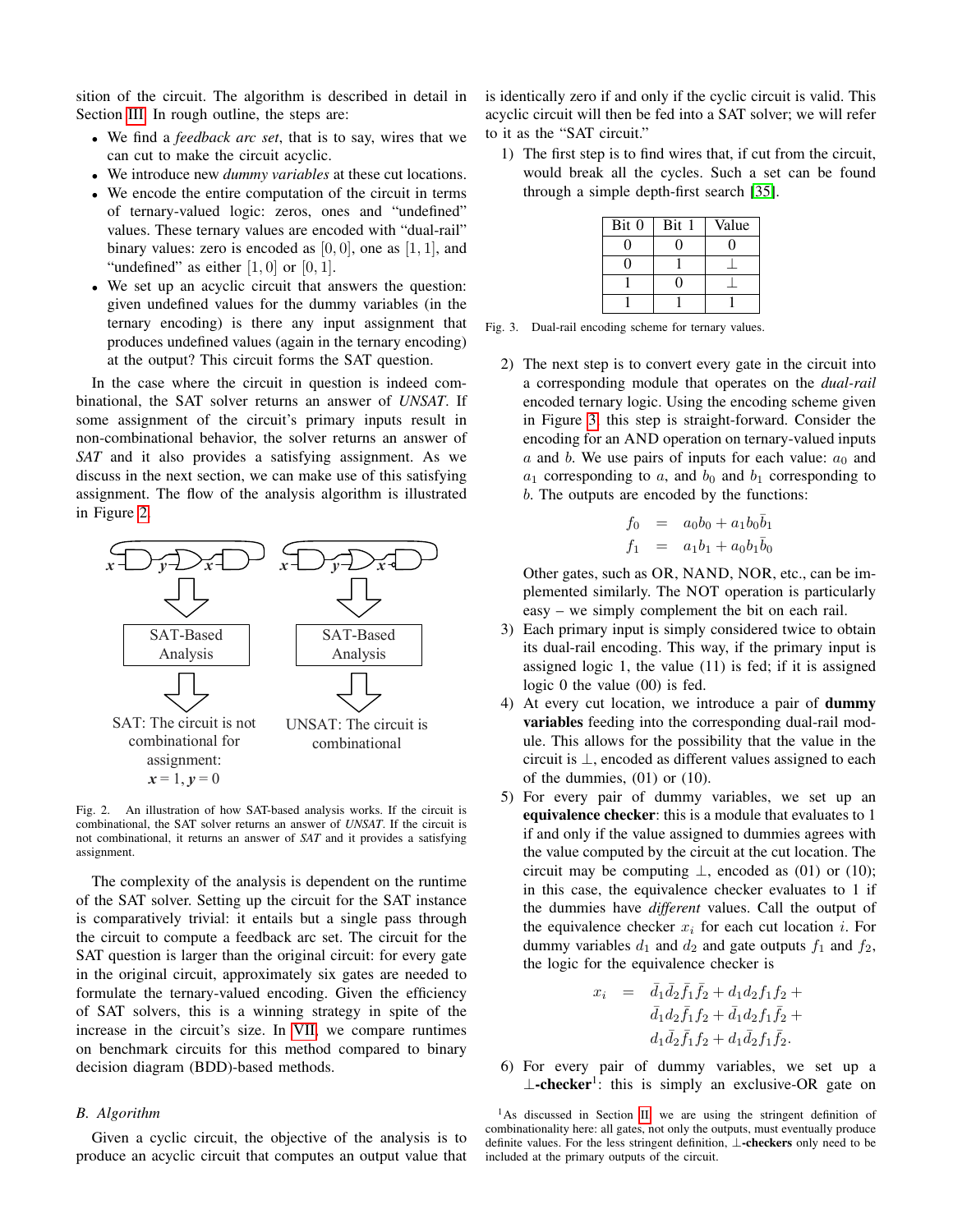the two dummies; it evaluates to 1 if and only if the dummies are assigned different values (encoding ⊥). Call the output of the ⊥-checker  $y_i$  for each cut location *i*.

Note that rather than introducing dummy variables, equivalence checkers, and ⊥-checkers into the SAT circuit, we could instead append the logically equivalent clauses to the circuit's CNF formula representation to produce the same results. By introducing dummy variables and equivalence gates into the SAT circuit, we are implicitly adding these clauses to the CNF formula. Many modern SAT techniques take advantage of circuit structure alongside the circuit's CNF representation in order to find a result faster [\[12\]](#page-9-29). The latter method would not make use of the structural information that dummy variables, equivalence checkers and ⊥-checker add to the circuit.



<span id="page-4-2"></span>Fig. 4. Constructing the SAT instance.

7) Finally, as illustrated in Figure [4,](#page-4-2) the output of the circuit is the AND of the AND of the  $x_i$ 's and the OR of the  $y_i$ 's.

### Example 1

Consider the circuit in Figure [5,](#page-4-3) consisting of four NAND gates. Note that there are four cycles. By inserting dummy variables  $d$  and  $e$ , we obtain the circuit in Figure [6](#page-4-4) (This circuit is acyclic). Next, we replace each gate with a dual-rail version; we feed in pairs of dummy variables,  $d_0$ ,  $d_1$ , and  $e_0$ ,  $e_1$ , corresponding to each of the previous dummy variables; we double the primary inputs  $a$  and  $b$ ; we add two equivalencecheckers, producing  $x_0$  and  $x_1$ ; we add two ⊥-checkers (i.e., exclusive-OR gates) producing  $y_0$  and  $y_1$ ; and we add three logic gates  $g_1, g_2$ , and  $g_3$  to form the final output.

This circuit, shown in Figure [7,](#page-5-0) forms the SAT instance with six primary input variables:  $a, b, d_0, d_1, e_0$ , and  $e_1$ . We see that for a primary input assignment of  $a = b = 1$ ,  $d_0 = \overline{d_1}$ , and  $e_0 = \overline{e}_1$ ,  $\perp$  values remain on each pair of rails on the inputs of the equivalence checkers, indicating that the inputs to each are equivalent; so  $x_0$  and  $x_1$  produce outputs of 1;  $y_0$  and  $y_1$ produce outputs of 1 as well; so the final output is 1. Therefore, the SAT instance is satisfiable and the circuit is invalid. Indeed,  $a = b = 1$  are non-controlling values for the NAND gates, so this is the outcome that we expect.



<span id="page-4-3"></span>Fig. 5. A cyclic circuit



<span id="page-4-4"></span>Fig. 6. The circuit in Figure [5](#page-4-3) with cycles broken.

### IV. PROOF OF CORRECTNESS OF ANALYSIS

<span id="page-4-0"></span>First, we argue that a SAT circuit that evaluates to 1 never corresponds to a *valid* cyclic circuit. Indeed, if a SAT circuit evaluates to 1, then both the gates  $g_1$  and  $g_2$  are at 1. If  $g_1$  is at 1, then the corresponding values in the cyclic circuit are at a *fixed point*; however, if  $g_2$  is at 1, then some of the values in the fixed point are ⊥. By definition, the cyclic circuit is invalid.

Next we argue that every invalid cyclic circuit translates into a SAT circuit that evaluates to 1 for a specific input assignment. Indeed, if the circuit is invalid then it has a fixed point with  $\perp$  values on some of the wires of the cut set. (A fixed point that contains ⊥ values *somewhere* must also have these on the cut set.) In the SAT circuit, consider such an input assignment: assign the dummy values that correspond to the values from the fixed point; this ensures that  $g_1$  is at 1. Because some of these values are  $\perp$ ,  $g_2$  is also at 1 and so the SAT circuit evaluates to 1.

#### V. MAPPING ALGORITHM

## <span id="page-4-1"></span>*A. Overview*

In our synthesis flow, we introduce cycles at the level of functional dependencies in a Boolean network [\[29\]](#page-9-13), [\[2\]](#page-9-17). These designs are then mapped to gates from a library. Cyclic designs must be validated both at the level of functional dependencies and then again after mapping. This is necessary because mapping sometimes breaks the validity: designs that are combinational at the functional level get mapped onto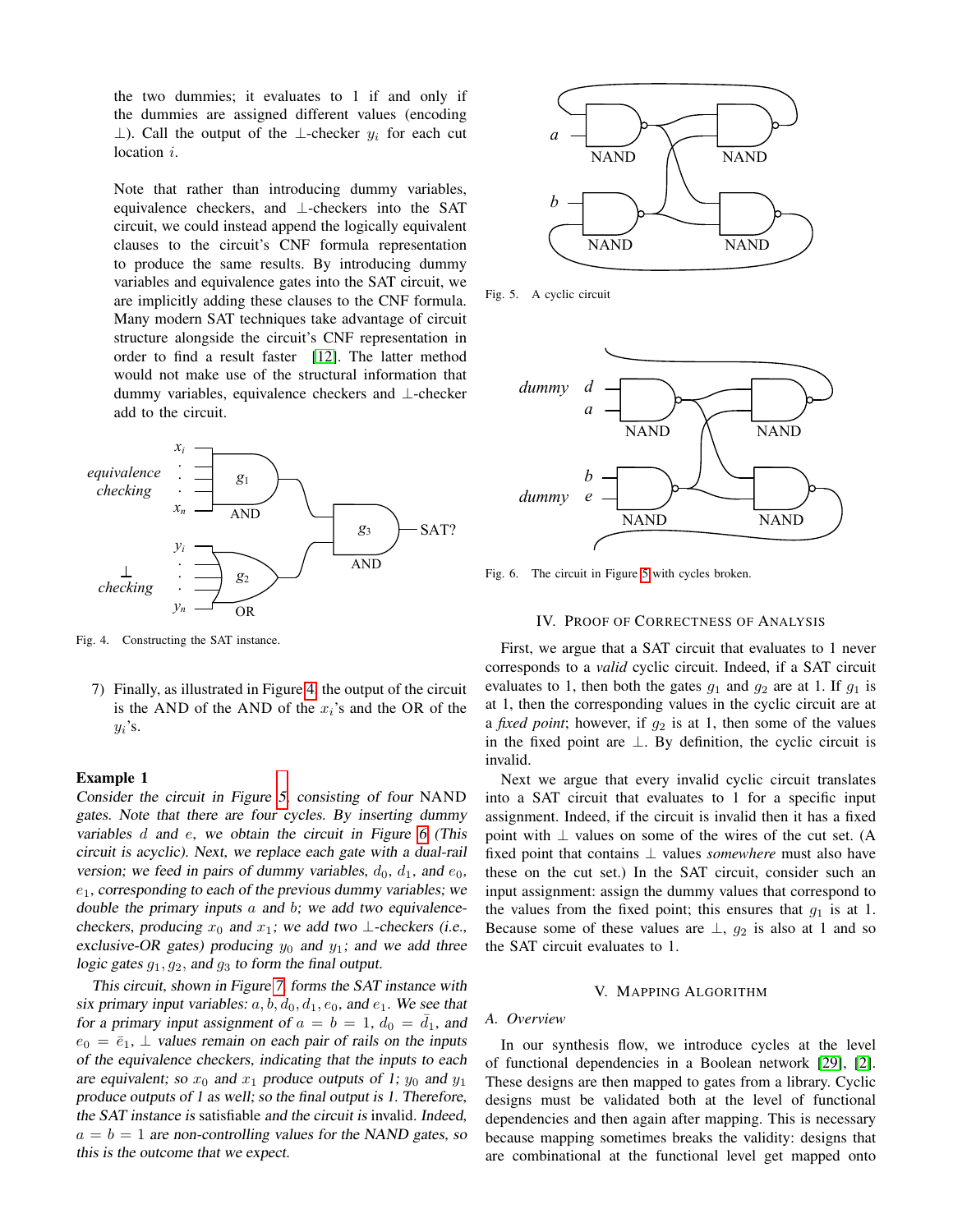

<span id="page-5-0"></span>Fig. 7. The SAT circuit corresponding to the cyclic circuit in Figure [5.](#page-4-3)

designs that are not combinational at the gate level. This was first observed in [\[14\]](#page-9-30).

Consider the functions in Figure [8.](#page-5-1) The three functions form a cycle: f depends on h, h depends on q, and q depends on  $f$ . The reader can verify that for all assignments of the primary inputs  $a$  and  $b$ , the functions  $f$ ,  $g$ , and  $h$  evaluate to definite Boolean values, so we consider this specification to be combinational. Figure [9](#page-6-0) shows gate-level mappings for the three functions. Since the functional-level specification is combinational, one might assume that one can simply wire these gate-level mappings together, as shown in Figure [10.](#page-6-1) But this doesn't work: trying input combinations, we see that the assignment  $a = b = 1$  does not result in definite values for the outputs  $f$ ,  $g$ , and  $h$ . The individual gate mappings for the functions are correct, but the resulting circuit is not combinational.

The problem arises with the mapping for  $f$ . At the functional level, input values of  $a = b = 1$  result in  $f = (h)(h) =$ 0. However, at the gate level, the initial values on internal wires are not only unknown but possibly undefined. (These could have voltage values that are not unequivocally 0 or 1 but possibly some value in between.) Here the value of  $h$  is undefined, so the value of  $f$  is undefined. As we explain in Section [II,](#page-1-0) the validity of a circuit can be established with ternary-valued simulation.

This paper presents a technique for modifying the mapping of cyclic circuits to ensure that they are combinational, based on the results of SAT analysis. The circuit in Figure [10](#page-6-1) can be fixed by adding additional logic, as shown in Figure [11.](#page-6-2) This additional logic can be generated from a set of input assignments that results in non-combinational behavior. Our SAT- based analysis provides exactly such satisfying assignments. For the circuit in Figure [10,](#page-6-1) SAT-based analysis returns the satisfying assignment  $a = b = 1$ . This assignment is used to generate the additional logic in Figure [11.](#page-6-2) The reader can verify that the circuit in this figure is combinational.

$$
f = (\bar{a} + \bar{h})(\bar{b} + h)
$$
  
\n
$$
g = abf
$$
  
\n
$$
h = a \oplus b + g
$$

<span id="page-5-1"></span>Fig. 8. A cyclic specification of three Boolean functions,  $f$ ,  $g$  and  $h$ . These evaluate to definite Boolean values for all assignments of the inputs a and b.

#### *B. Algorithm*

For what follows, define an unmapped circuit to be a functional-level representation, i.e., a collection of Boolean functions, prior to mapping to gates. Define a **mapped circuit** to be a gate-level representation. Suppose that SAT-based analysis is performed on a mapped circuit and this analysis concludes that the circuit is not combinational. There are two possible explanations: either the original unmapped circuit was not combinational; or the unmapped circuit was combinational and mapping broke it.

In both cases, SAT-based analysis provides a satisfying assignment. This assignment lists the values of the primary inputs and the values of the functions at each cut location. In this assignment, the primary inputs all have values in  $\{0, 1\}$ while the functions have values in  $\{0, 1, \perp\}$ . Together, the values of the primary inputs and the functions describe a state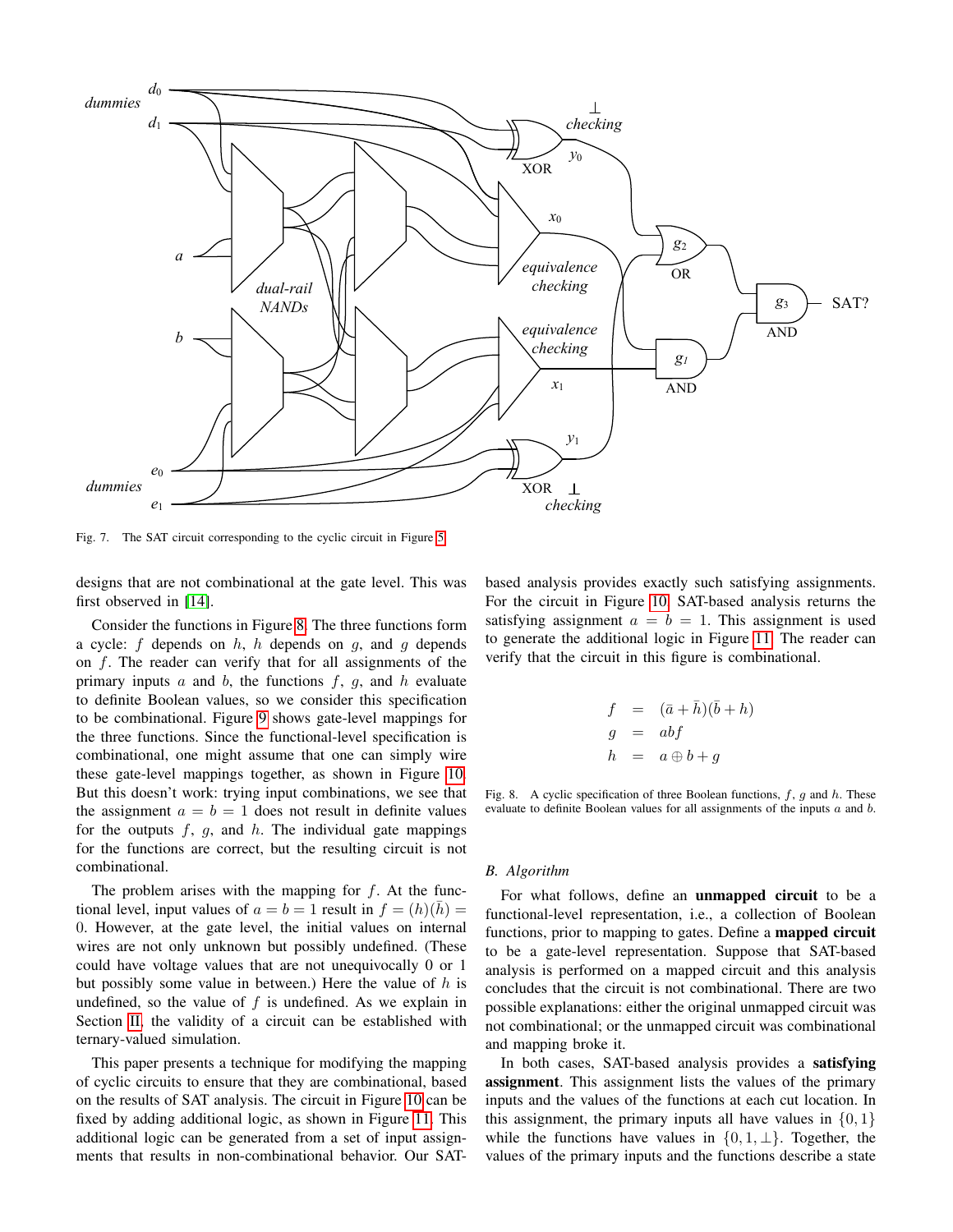

Fig. 9. Individual gate mappings for the functions in Figure [8.](#page-5-1)

<span id="page-6-0"></span>

<span id="page-6-1"></span>Fig. 10. The circuit obtained by assembling the mappings in Figure [9](#page-6-0) together. It is *not* combinational.

of the mapped circuit that is not combinational: a fixed point in which some of the functions have value ⊥. With the values in this assignment, one can go back and evaluate the original unmapped circuit. If the assignment also corresponds to a state that is not combinational in the unmapped circuit, then no mapping of the corresponding functions will work. However, if the assignment corresponds to a combinational state in the unmapped circuit, then a problem occurred with the mapping.



<span id="page-6-2"></span>Fig. 11. The circuit in Figure [10](#page-6-1) with additional logic. It is combinational.

The satisfying assignment can be used to fix the mapping by introducing additional logic.

Our method for synthesizing this additional logic is as follows.

- 1) Consider the functions at the cut locations in the unmapped circuit. For each such function  $f$ , create an empty list of products and an empty list of sums. Map the circuit to gates. Perform SAT-based analysis to determine if the mapped circuit is combinational.
- 2) If the SAT solver returns *UNSAT*, skip to Step 4. If the SAT solver returns *SAT*, proceed to Step 3.
- 3) For each function  $f$  at a cut location, set the variables in f's support set to the corresponding values in the satisfying assignment. Then:
	- Let  $P$  be a product with literals corresponding to variables with definite values in f's support set. If  $f$  evaluates to 1 in the unmapped circuit, add  $P$  to f's list of products.
	- Let  $S$  be a sum with literals corresponding to the negation of the variables with definite values in f's support set. If  $f$  evaluates to 0 in the unmapped circuit, add  $S$  to  $f$ 's list of sums.

Add the following clause to the SAT instance created in Step 1: a clause that evaluates to 0 for the definite values among the variables in  $f$ 's support set. Solve the SAT instance again and go back to Step 2.

- 4) For every function  $f$  at a cut location, minimize  $f$ 's list of products and f's list of sums. In the minimization of the products, select a cover of all the partial assignments that evaluate to 1; in the minimization of the sums, select a cover of all the partial assignments that evaluate to 0.
- 5) After performing this minimization:
	- For each product  $P$  in  $f$ 's list of products, replace the output of f by  $f + P$  in the mapped circuit.
	- For each sum  $S$  in  $f$ 's list of sums, replace the output of f by  $(f)(S)$  in the mapped circuit.

Analyze the circuit again. If the circuit is not combinational, return to Step 1. If the circuit is combinational, then the algorithm is complete.

The intuition behind this approach is that logic can be added to the circuit that *controls* the output of a function for a specific assignment. The assignment is one that, without the additional logic, would result in a value of  $\perp$  for the function. The logic added in Step 5 causes the function to evaluate to a definite value for all the partial assignments found in Step 3. Depending on what type of library gates are available, the implementation of Step 5 might differ; if  $n$ -input AND and n-input OR are not available, then a balanced tree of ANDs or ORs will have the same effect.

The goal of this mapping algorithm is simply to try to fix circuits that are "close to correct" by adding a minimal amount of extra logic. Note that there might not be any unmapped functions that evaluate to a definite value in Step 3. In this case, there is no additional logic to add in Steps 4 and 5. Here the conclusion is that the mapping cannot be fixed; the explanation is that the functional-level specification was not combinational to begin with.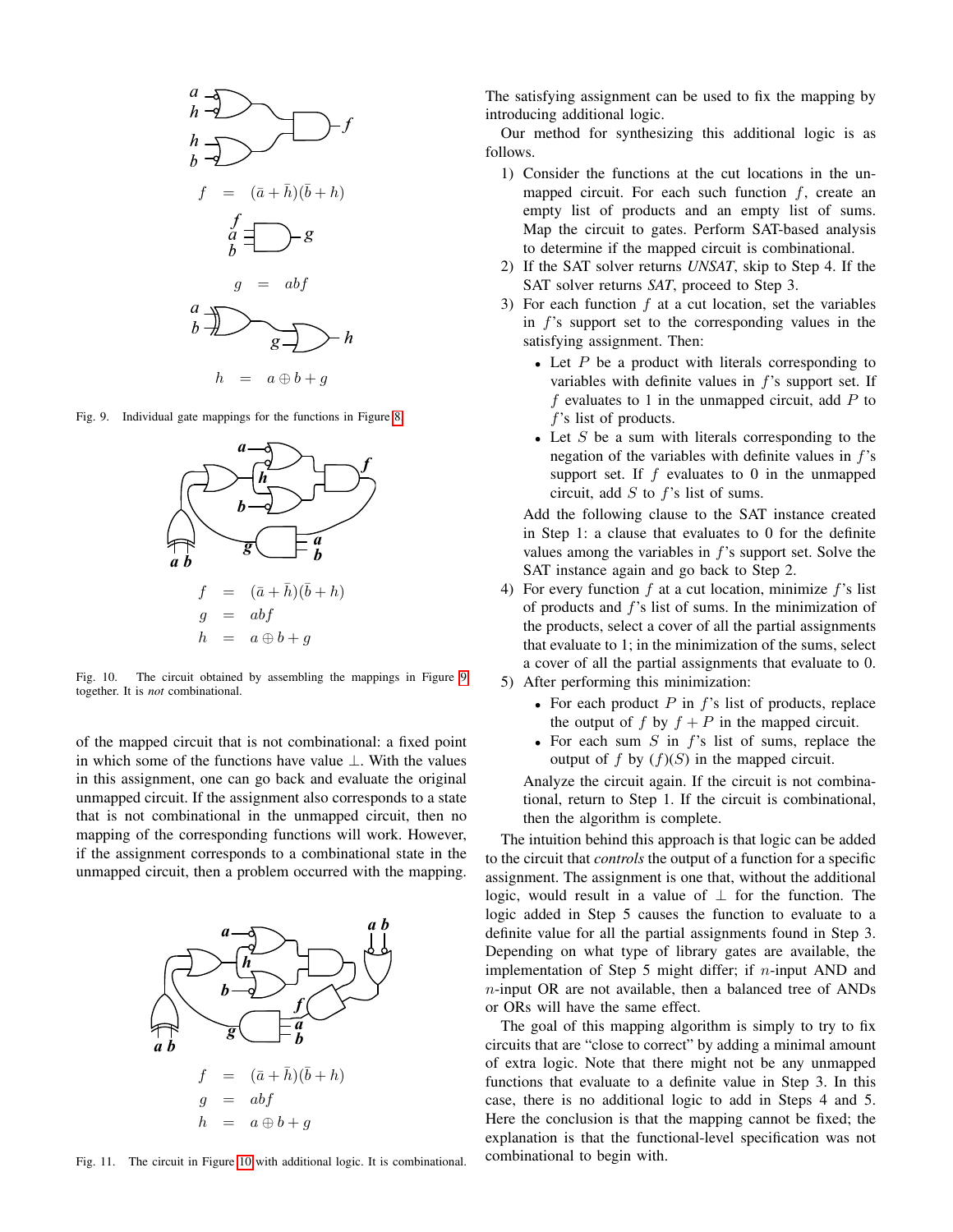## Example 2

Consider again the circuit in Figure [10.](#page-6-1) If SAT-based analysis is performed on this circuit, the solver will return the satisfying assignment:  $a = b = 1$ ,  $f = g = h = \perp$ . Apply this assignment to the unmapped circuit consisting of  $f$ ,  $g$ , and  $h$ . Observe that, for this assignment,  $f$  in the unmapped circuit evaluates to  $0$ . In the mapped circuit, attach an AND gate to the output of  $f$ that evaluates to 0 for the assignment  $a = b = 1$ . This fixes the mapping. The resulting circuit is shown in Figure [11.](#page-6-2)

In Step 4, the logic for fixing the mapping is minimized. This is illustrated in the following example.

#### Example 3

Consider a cyclic circuit that has been mapped to gates. Suppose that the support set of a function f in the circuit is  ${a, b, c, d}$ . Suppose that, after analyzing the circuit, it is found that the value f computed by the mapped circuit is  $\perp$  for the following assignments. Suppose that, for each of these assignments, f evaluates to 1 in the unmapped circuit:

|  | c | Mapped f | Unmapped f |
|--|---|----------|------------|
|  |   |          |            |
|  |   |          |            |
|  |   |          |            |
|  |   |          |            |

Accordingly, the set of products generated in Step 3 of the algorithm are  $\{\bar{a}\bar{b}\bar{c}, \bar{a}\bar{b}c, \bar{a}\bar{b}\bar{c}, \bar{a}\bar{b}\bar{c}\}$ . In Step 4, these are minimized to  $\bar{a}$ . In Step 5, the output of f is OR-ed with  $\bar{a}$  in the mapped circuit. This fixes the mapping.

In our experience, relatively few satisfying assignments are ever found for a circuit that needs its mapping fixed. Accordingly, exact methods such as Quine-McCluskey are a viable option [\[27\]](#page-9-31). Of course, heuristic methods or multi-level minimization could be used [\[5\]](#page-9-32), [\[6\]](#page-9-33). Note, however, that the minimization in Step 4 is not traditional minimization in a *binary* context. Rather, the requirement is that terms in the sum cover the satisfying assignments in a *ternary* context. This is illustrated in the following example.

#### <span id="page-7-0"></span>Example 4

Consider a cyclic circuit that has been mapped to gates. Suppose that the support set of a function  $f$  in the circuit is  ${a, b, c, d, e}$ . Suppose that, after analyzing the circuit, it is found that the value of f in the mapped circuit is  $\perp$  for the following assignments. Suppose that, for each of these assignments, f evaluates to 1 in the unmapped circuit:

|  |  | e | Mapped: | Unmapped $f$ |  |  |
|--|--|---|---------|--------------|--|--|
|  |  |   |         |              |  |  |
|  |  |   |         |              |  |  |
|  |  |   |         |              |  |  |

Here the variables  $a, b,$  and  $d,$  could be primary inputs or they could be other functions. Clearly, c and e are functions; primary inputs are never assigned  $\perp$  values. As in the previous example, these assignments can be minimized to a smaller set. One might assume that assignments of c and e that are  $\perp$  can be treated as if they were either 0 or 1 (i.e., treated as don't cares). Assuming



<span id="page-7-1"></span>Fig. 12. Example [4:](#page-7-0) A mapping fix without a product covering assignment  $a = b = d = 1, c = e = \perp$ .

this, the set would be minimized to  $\{a\bar{c}d, bcd\}$ . This would result in the additional logic shown in Figure [12.](#page-7-1) However, in Figure [12,](#page-7-1) we see that when  $a = b = d = 1$  and  $c = e = \perp$ , the output of f is still  $⊥$ . So the fix did not work!

In Step 5 of the algorithm, a list of products is OR-ed with the output of a mapped function  $f$ . This set of products is meant to cover the partial assignments provided by the SAT solver, that cause f to evaluate  $\perp$  when f should evaluate to 1. Call this set of partial assignments *A*. Since the list of products is minimized via two level logic minimization, it only contains prime implicants [\[27\]](#page-9-31).

## Proposition 1

(Necessary condition.) For each partial assignment in *A*: the list of products in Step 5 must contain a prime implicant that evaluates to 1 in order for the mapped circuit to be combinational.

*Proof:* Suppose that, for some assignment in *A*, no product evaluates to 1. The output of the OR gate added in Step 5 remains ambiguous, that is, it evaluates to ⊥: the function f evaluates to  $\perp$  for this assignment in the mapped circuit and every product fanning into the new OR gate either evaluates to 0 or  $\perp$ . Accordingly, this is a necessary condition.

An analogous proposition and proof can be made about the list of sums minimized in Step 4 and added to the circuit in Step 5.

We perform two-level minimization applying Proposition 1: instead of the standard criterion of covering minterms and maxterms, we insist on a choice of prime implicants and prime implicates that covers all the partial assignments. We revisit the last example, this time adding logic that fixes the mapping.

### <span id="page-7-2"></span>Example 5

Consider the set of assignments from Example [4.](#page-7-0) Applying Proposition 1 during two-level minimization, we obtain the set of products  $\{\overline{acd}, \overline{bcd}, \overline{abd}\}$ . Unlike the previous example, the product abd is contained in the minimum representation for the partial assignments. Figure [13](#page-8-2) shows a mapping when product abd is not removed from the two level minimization. For all the assignments listed in the table in the previous example, the newly mapped function behaves correctly in Figure [13.](#page-8-2)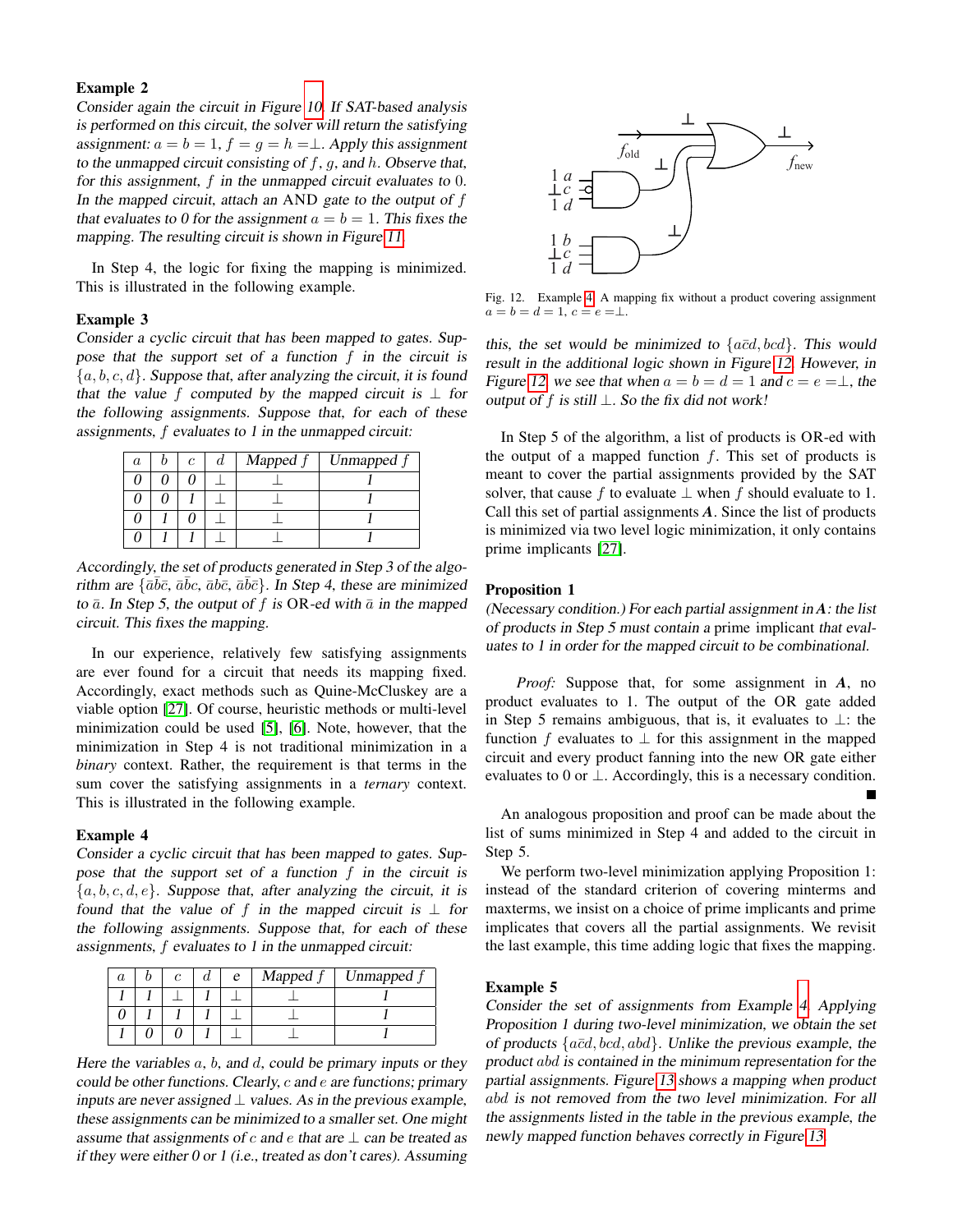

<span id="page-8-0"></span>Fig. 13. Example [5:](#page-7-2) A mapping fix that works.

<span id="page-8-2"></span>VI. PROOF OF CORRECTNESS FOR MAPPING

We prove the correctness of our mapping algorithm by demonstrating that 1) it does no harm: it never causes an output to evaluate to  $\perp$  that otherwise would not; and 2) it makes progress: each iteration adds logic that corrects partial assignments that were causing non-combinational behavior.

### Proposition 2

(Does no harm with products.) Each product  $P$  that is  $OR$ -ed with f in Step 5 of the mapping algorithm never evaluates to  $\perp$ when  $f$  evaluates to  $0$ .

*Proof:* Each product P is a redundant product in the computation of  $f: OR$ -ing P with f does not expand the set of assignments that causes  $f$  to be 1. Consider a function  $f_{\text{new}}$ , where  $f_{\text{new}} = f + P$ . Because P is redundant,  $f_{\text{new}}$  must be equivalent to f. Therefore  $f_{\text{new}}$  cannot evaluate to  $\perp$  while f evaluates to 0 (or else  $f_{\text{new}}$  and f would not be equivalent). This implies that P cannot be  $\perp$  while f is 0.

#### Proposition 3

(Does no harm with sums.) Each sum  $S$  that is AND-ed with  $f$ in Step 5 of the mapping algorithm never evaluates to  $\perp$  when f evaluates to 1.

*Proof:* Each sum S is a redundant sum in the computation of  $f$ : AND-ing  $S$  with  $f$  does not expand the set of assignments that causes  $f$  to be 0. Consider a function  $f_{\text{new}}$ , where  $f_{\text{new}} = (f)(S)$ . Because S is redundant,  $f_{\text{new}}$  must be equivalent to f. Therefore  $f_{\text{new}}$  cannot evaluate to  $\perp$  while f evaluates to 1 (or else  $f_{\text{new}}$  and  $f$  would not be equivalent). This implies that S cannot be  $\perp$  while f is 1.

Propositions 2 and 3 show that each product and each sum that is OR-ed or AND-ed into the mapped circuit never produces non-combinational behavior that was not there before.

#### Proposition 4

(Makes progress.) Each product (each sum) that is OR-ed (AND-ed) with the output of the mapped function  $f$  in Step 5 results in in a definite output for some assignment that otherwise produces  $\perp$ .

*Proof:* Each such product (sum) evaluates to 1 (0) for every partial assignment found in Step 3. Because each such

product (sum) fans into the input of an OR (AND) gate that is attached to the output of  $f$ , the OR (AND) gate is forced to 1 (0) for every assignment found in Step 3.

Evidently, this algorithm must eventually halt because there are a finite number of input assignments. Of course, iterating through all the input assignments would entail an exponential number of steps. In practice, we have found that initial mappings are invariably "close to correct." We have not seen instances where there were more than 10 satisfying assignments that resulted in non-combinational behavior. (Recall that these are mappings that were produced from cyclic dependencies that were valid at the functional level.) Furthermore, we use incremental SAT for this step, so successive calls to the SAT solver return very quickly [\[10\]](#page-9-26).

If the number of satisfying assignments in Step 3 becomes exceedingly large, then a heuristic choice can be made about when to terminate the mapping algorithm and discard the current circuit as "unfixable." Following, say a branch-andbound approach, the synthesis routine would then try different cyclic configurations for functional dependencies and perform a new mapping [\[29\]](#page-9-13).

### VII. IMPLEMENTATION AND RESULTS

<span id="page-8-1"></span>We implemented the algorithms described in Sections [III](#page-2-0) and [V](#page-4-1) in the Berkeley ABC environment [\[24\]](#page-9-34). ABC invokes the "MiniSAT" SAT Solver [\[34\]](#page-9-35). We performed trials on cyclic circuits produced by our tool CYCLIFY on benchmark circuits in the IWLS collection [\[4\]](#page-9-36). (For circuits with latches, we extracted the combinational part.) We ran 10 iterations of the script compress2 on both the cyclic versions produced by CYCLIFY as well as the original acyclic versions.

In the following tables, the size that is reported is the number of AND2 gates in an AND-inverter graph (AIG) representation. The runtimes for the new SAT-based analysis are compared to those of the previous BDD-based approach [\[28\]](#page-9-3). Trials were performed on an AMD Athlon 64 X2 6000+ Processor (@ 3Ghz) with 3.6GB of RAM running Linux. Only one core was utilized for the trials.

Table I lists benchmarks that mapped correctly. Table II lists benchmarks that needed additional logic to correct the mappings. The numbers reported in Table I include the time to:

- 1) convert the circuits into their ternary equivalent,
- 2) convert the result to a CNF formula,
- 3) run the SAT solver to solve the formula.

(CYCLIFY provided a feedback arc set, so a depth-first search to find cut locations was not necessary.)

The "Gates" columns report the number of AND2 gates in the AIG. The "Size Ratio" column is calculated as "Gates Cyclic / Gates Acyclic."

The "Delay" columns report the delay for the cyclic and acyclic circuits. For the cyclic circuits, we use algorithm presented in [\[28\]](#page-9-3), based on symbolic event propagation, to compute the delay. For the acyclic circuits, we compute the delay as the longest path from the primary outputs to the primary inputs in the AIG. We assume that nodes in the AIG (corresponding to AND gates) have unit delay; edges in the AIG, including those with inversions, have zero delay. The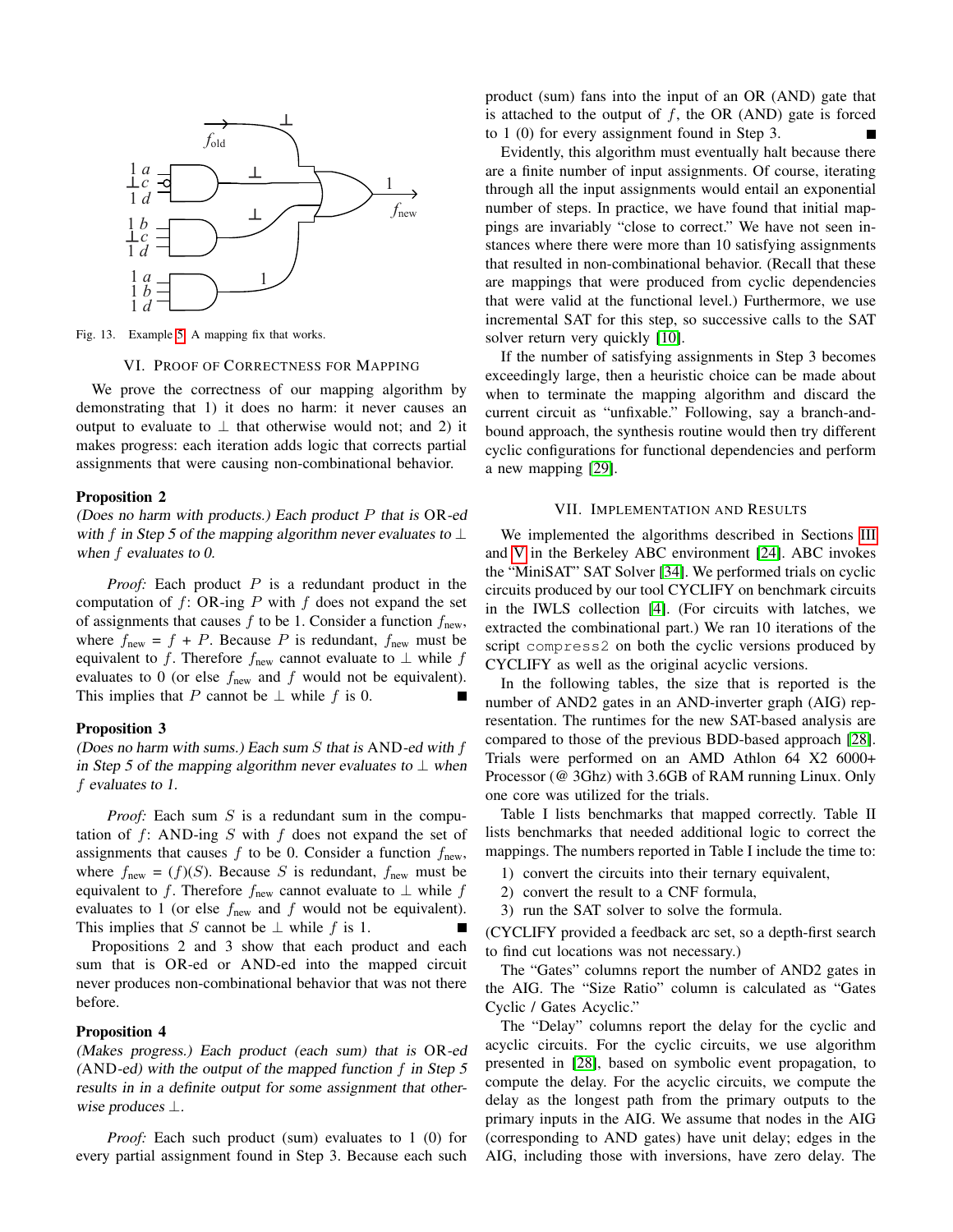"Delay Ratio" column is calculated as "Delay Cyclic / Delay Acyclic."

The "Time Ratio" column is calculated as "Time SAT / Time BDD." As expected, we see that SAT-based analysis is considerably faster than BDD-based analysis – orders of magnitude faster for the larger circuits. We note that, for nearly every benchmark, the cyclic circuits have smaller area and smaller delay than their acyclic counterparts.

Table II lists benchmarks that needed to have their mappings corrected. The cyclic version of the circuit table3 was initially larger than its smallest acyclic representation. For the circuit dk16, we ran both the acyclic and cyclic versions, obtained after remapping, through an additional 10 iterations of compress2. The remapped cyclic circuit still was slightly larger.

Unfortunately, the set of cyclic benchmarks we have to test is quite limited. All of the circuits were produced by CYCLIFY, implemented in the Berkeley SIS framework [\[29\]](#page-9-13). As we have noted, the size of benchmarks that CYCLIFY can tackle is limited by the underlying data structures (SOP and BDD representations). This paper is part of our effort to develop more scalable techniques for synthesis.

#### VIII. DISCUSSION

<span id="page-9-20"></span>Synthesizing *cyclic* dependencies is a specific concept within a broader topic, synthesizing *functional* dependencies – a topic that has not garnered sufficient attention in the logic synthesis community, in our opinion. BDDs were never up to task: the problem of constructing BDDs with don't cares was never solved. SAT-based techniques are showing much more promise. In particular, *Craig Interpolation* is a very interesting new technique for synthesizing functional dependencies from the *resolution proofs* produced by SAT solvers [\[19\]](#page-9-37). We are studying techniques for manipulating and minimizing the resolution proofs obtained through incremental SAT calls, with the aim of effecting large optimizations in circuit structure through changes in functional dependencies [\[2\]](#page-9-17), [\[3\]](#page-9-18).

#### **REFERENCES**

- <span id="page-9-15"></span>[1] N. Amla, X. Du, A. Kuehlmann, R. Kurshan, and K. McMillan. An analysis of SAT-based model checking techniques in an industrial environment. *Correct Hardware Design and Verification Methods*, pages 254–268, 2005.
- <span id="page-9-17"></span>[2] J. Backes and M. D. Riedel. The synthesis of cyclic dependencies with Craig interpolation. In *International Workshop on Logic and Synthesis*, pages 24–30, 2009.
- <span id="page-9-18"></span>[3] J. Backes and M. D. Riedel. Reduction of interpolants for logic synthesis. In *International Conference on Computer-Aided Design*, 2010.
- <span id="page-9-36"></span>[4] Benchmarks from the 2005 International Workshop on Logic Synthesis available at http://iwls.org/iwls2005/benchmarks.html.
- <span id="page-9-32"></span>[5] R. K. Brayton, G. D. Hachtel, C. T. McMullen, and A. L. Sangiovanni-Vincentelli. Multilevel logic synthesis. *Proceedings of the IEEE*, 78(2):264–300, 1990.
- <span id="page-9-33"></span>[6] R. K. Brayton, C. McMullen, G. D. Hachtel, and A. Sangiovanni-Vincentelli. *Logic Minimization Algorithms for VLSI Synthesis*. Kluwer Academic Publishers, 1984.
- <span id="page-9-22"></span>[7] R. E. Bryant. Boolean analysis of MOS circuits. *IEEE Transactions on Computer-Aided Design of Integrated Circuits and Systems*, 6(4):634– 649, 1987.
- <span id="page-9-23"></span>[8] J. Brzozowski and C.-J. Seger. *Asynchronous Circuits*. Springer-Verlag, 1995.
- <span id="page-9-11"></span>[9] S. A. Edwards. Making cyclic circuits acyclic. In *Design Automation Conference*, pages 159–162, 2003.
- <span id="page-9-26"></span>[10] N. Eén and N. Sörensson. An extensible SAT-solver. In Enrico Giunchiglia and Armando Tacchella, editors, *SAT*, volume 2919 of *Lecture Notes in Computer Science*, pages 502–518. Springer, 2003.
- <span id="page-9-25"></span>[11] E. Eichelberger. Hazard detection in combinational and sequential switching circuits. *IBM Journal of Research and Development*, 9:90–99, 1965.
- <span id="page-9-29"></span>[12] Malay K. Ganai, Pranav Ashar, Aarti Gupta, Lintao Zhang, and Sharad Malik. Combining strengths of circuit-based and CNF-based algorithms for a high-performance SAT solver. In *Design Automation Conference*, pages 747–750, 2002.
- <span id="page-9-4"></span>[13] D. A. Huffman. Combinational circuits with feedback. In A. Mukhopadhyay, editor, *Recent Developments in Switching Theory*, pages 27–55. Academic Press, 1971.
- <span id="page-9-30"></span>[14] J.-H R. Jiang, A. Mischenko, and R. K. Brayton. On breakable cyclic definitions. In *International Conference on Computer-Aided Design*, pages 411–418, 2004.
- <span id="page-9-0"></span>[15] R. Katz. *Contemporary Logic Design*. Benjamin/Cummings, 1992.
- <span id="page-9-5"></span>[16] W. H. Kautz. The necessity of closed circuit loops in minimal combinational circuits. *IEEE Transactions on Computers*, C-19(2):162– 164, 1970.
- <span id="page-9-2"></span>[17] V. Khrapchenko. Depth and delay in a network (in Russian). *Soviet Mathematics – Doklady*, 19:1006–1009, 1978.
- <span id="page-9-16"></span>[18] T. Larrabee. Test pattern generation using Boolean satisfiability. *IEEE Transactions on Computer-Aided Design of Integrated Circuits and Systems*, 11(1):4–15, 1992.
- <span id="page-9-37"></span>[19] C.-C. Lee, J.-H. R. Jiang, C.-Y. Huang, and A. Mishchenko. Scalable exploration of functional dependency by interpolation and incremental SAT solving. In *International Conference on Computer-Aided Design*, pages 227–233, 2007.
- <span id="page-9-9"></span>[20] S. Malik. Analysis of cyclic combinational circuits. *IEEE Transactions on Computer-Aided Design of Integrated Circuits and Systems*, 13(7):950–956, 1994.
- <span id="page-9-7"></span>[21] C. McCaw. *Loops in Directed Combinational Switching Networks*. PhD thesis, Stanford University, 1963.
- <span id="page-9-19"></span>[22] K. L. McMillan. Interpolation and SAT-based model checking. In *International Conference on Computer Aided Verification*, pages 1–13, 2003.
- <span id="page-9-24"></span>[23] M. Mendler and M. Fairlough. Ternary simulation: A refinement of binary functions or an abstraction of real-time behavior. *Workshop on Designing Correct Circuits*, 1996.
- <span id="page-9-34"></span>[24] A. Mishchenko et al. ABC: A system for sequential synthesis and verification, 2007.
- <span id="page-9-27"></span>[25] M. W. Moskewicz, C. F. Madigan, Y. Zhao, L. Zhang, and S. Malik. Chaff: Engineering an efficient SAT solver. In *Design Automation Conference*, pages 530–535, 2001.
- <span id="page-9-12"></span>[26] O. Neiroukh, S. A. Edwards, and S. Xiaoyu. Transforming cyclic circuits into acyclic equivalents. *IEEE Transactions on Computer-Aided Design*, 27:17750–1787, 2008.
- <span id="page-9-31"></span>[27] W. V. O Quine. The problem of simplifying truth functions. *American Mathematical Monthly*, 59:521–531, 1952.
- <span id="page-9-3"></span>[28] M. D. Riedel. *Cyclic Combinational Circuits*. PhD thesis, Caltech, 2004.
- <span id="page-9-13"></span>[29] M. D. Riedel and J. Bruck. The synthesis of cyclic combinational circuits. In *Design Automation Conference*, pages 163–168, 2003.
- <span id="page-9-8"></span>[30] R. L. Rivest. The necessity of feedback in minimal monotone combinational circuits. *IEEE Transactions on Computers*, 26(6):606–607, 1977.
- <span id="page-9-14"></span>[31] E. M. Sentovich, K. J. Singh, L. Lavagno, C. Moon, R. Murgai, A. Saldanha, H. Savoj, P. R. Stephan, R. K. Brayton, and A. Sangiovanni-Vincentelli. SIS: A system for sequential circuit synthesis. Technical report, University of California, Berkeley, 1992.
- <span id="page-9-10"></span>[32] T. Shiple. *Formal Analysis of Synchronous Circuits*. PhD thesis, U.C. Berkeley, 1996.
- <span id="page-9-6"></span>[33] R. Short. *A Theory of Relations Between Sequential and Combinational Realizations of Switching Functions*. PhD thesis, Stanford University, 1961.
- <span id="page-9-35"></span>[34] N. Sörensson et al. Minisat v1.13 – a SAT solver with conflict-clause minimization available at http://minisat.se/downloads/.
- <span id="page-9-28"></span>[35] R. Tarjan. Depth-First search and linear graph algorithms. *SIAM Journal on Computing*, 1(2):146–160, 1972.
- <span id="page-9-1"></span>[36] J. F. Wakerly. *Digital Design: Principles and Practices*. Prentice-Hall, 2000.
- <span id="page-9-21"></span>[37] M. Yoeli and S. Rinon. Application of ternary algebra to the study of static hazards. *Journal of ACM*, 11(1):84–97, 1964.